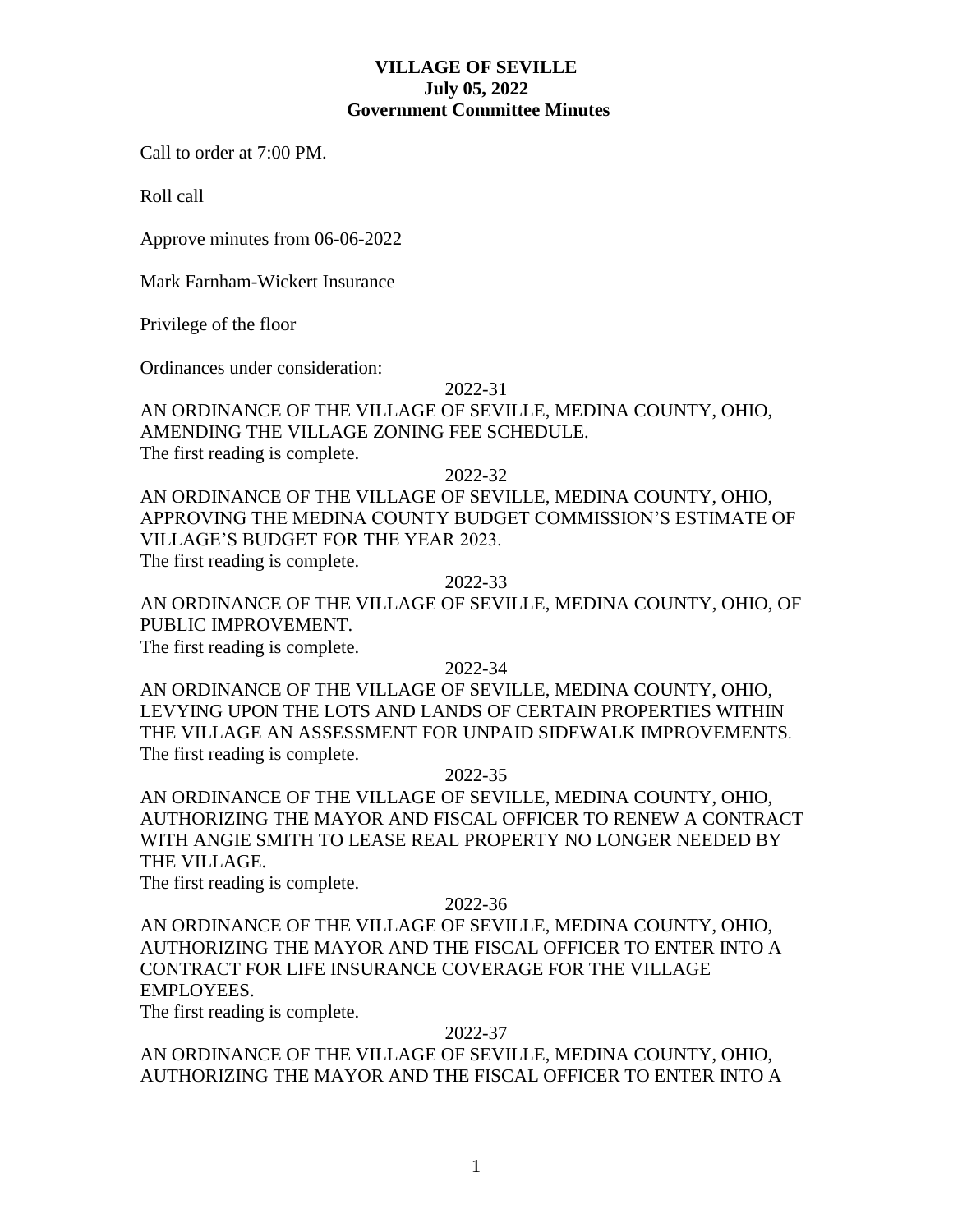## **VILLAGE OF SEVILLE July 05, 2022 Government Committee Minutes**

CONTRACT WITH SUMMACARE THROUGH SEBO, INC. FOR HEALTH INSURANCE COVERAGE FOR VILLAGE EMPLOYEES. The first reading is complete.

#### 2022-38

AN ORDINANCE OF THE VILLAGE OF SEVILLE, MEDINA COUNTY, OHIO, AUTHORIZING THE MAYOR AND THE FISCAL OFFICER TO ENTER INTO A CONTRACT WITH GUARDIAN THROUGH SEBO, INC. FOR DENTAL INSURANCE COVERAGE FOR VILLAGE EMPLOYEES. The first reading is complete.

2022-39

AN ORDINANCE OF THE VILLAGE OF SEVILLE, MEDINA COUNTY, OHIO, AUTHORIZING THE MAYOR AND THE FISCAL OFFICER TO ENTER INTO A CONTRACT WITH GUARDIAN THROUGH SEBO, INC. FOR VISION INSURANCE COVERAGE FOR VILLAGE EMPLOYEES. The first reading is complete.

2022-42

AN ORDINANCE OF THE VILLAGE OF SEVILLE, MEDINA COUNTY, OHIO, AMENDING ORDINANCE 2022-12 AUTHORIZING THE MAYOR TO ENTER INTO A CONTRACT WITH THE MEDINA COUNTY SHERIFF'S OFFICE FOR DISPATCH SERVICES.

The first reading is complete.

#### 2022-47

AN ORDINANCE OF THE VILLAGE OF SEVILLE, MEDINA COUNTY, OHIO, AUTHORIZING THE MAYOR TO ENTER INTO A COMMUNITY REINVESTMENT AREA AGREEMENT WITH FLINT DEVELOPMENT AND DECLARING AN EMERGENCY. The first reading will be on July 11, 2022

Resolutions:

## 2022-10

A RESOLUTION OF THE COUNCIL OF THE VILLAGE OF SEVILLE, OHIO AUTHORIZING THE SUPERINTENDENT OF THE BOARD OF PUBLIC AFFAIRS TO PREPAREAND SUBMIT AN APPLICATION TO PARTICIPATE IN THE OHIO PUBLIC WORKS COMMISSION ("OPWC") STATE CAPITAL IMPROVEMENT AND/OR LOCAL TRANSPORTATION IMPROVEMENT PROGRAM(S) AND TO EXECUTE CONTRACTS AS REQUIRED, AND DECLARING AN EMERGENCY. The first reading will be on July 11, 2022.

New Business None

Old business Public Record request log. Juneteenth as a holiday for Village employees